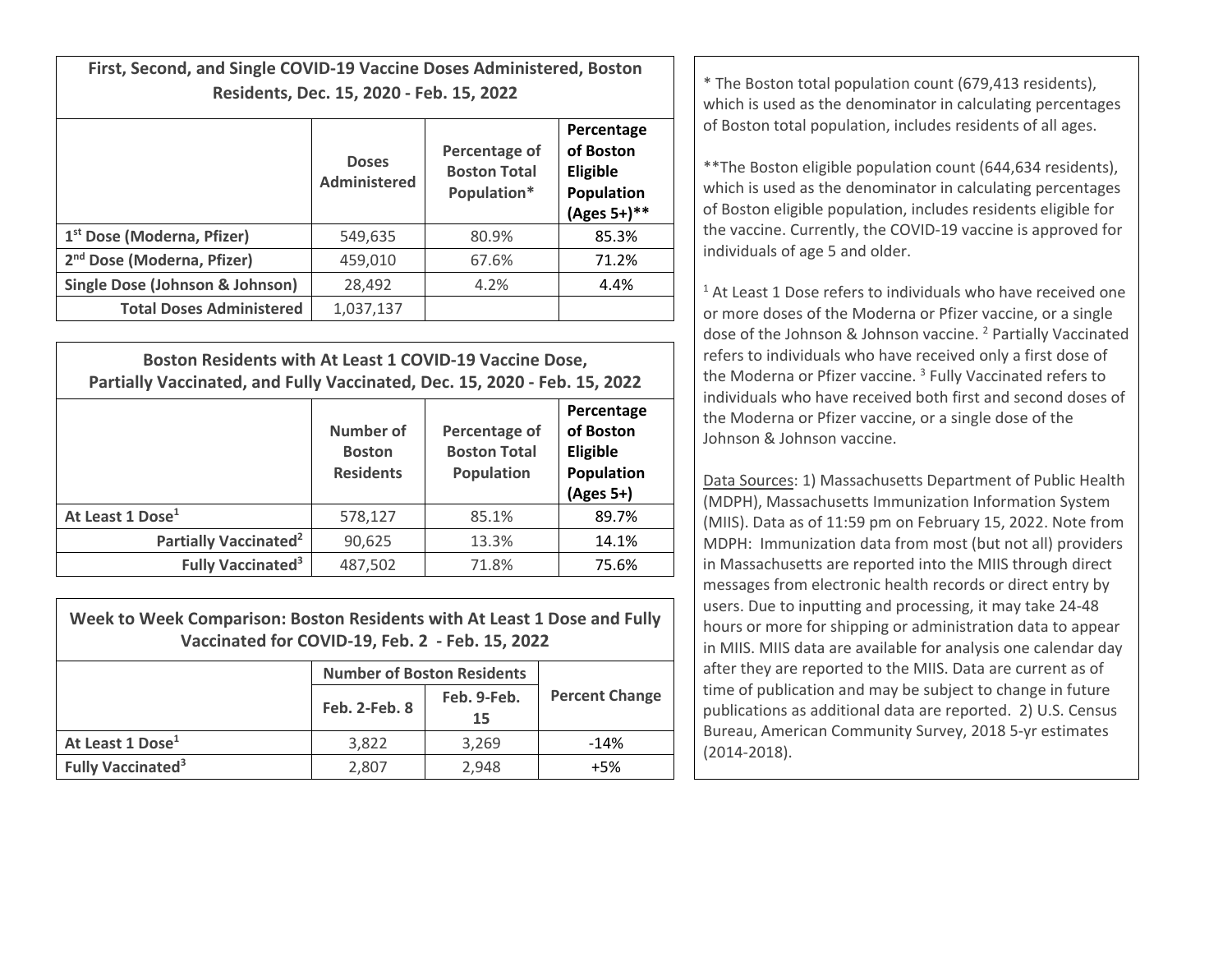

\* Total number of individuals receiving their initial dose in the 10‐week period.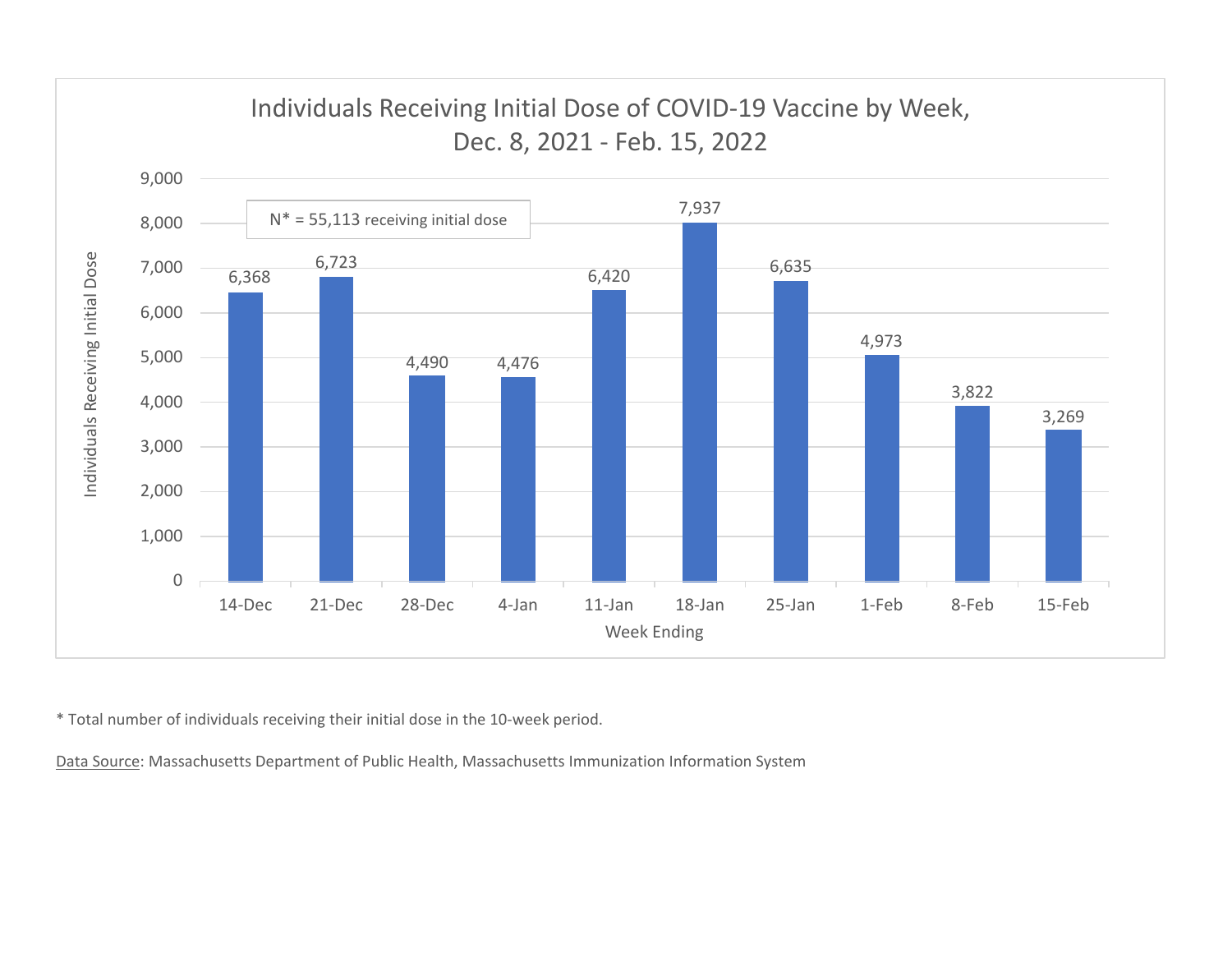

\* Total number of individuals receiving their final dose in the 10‐week period.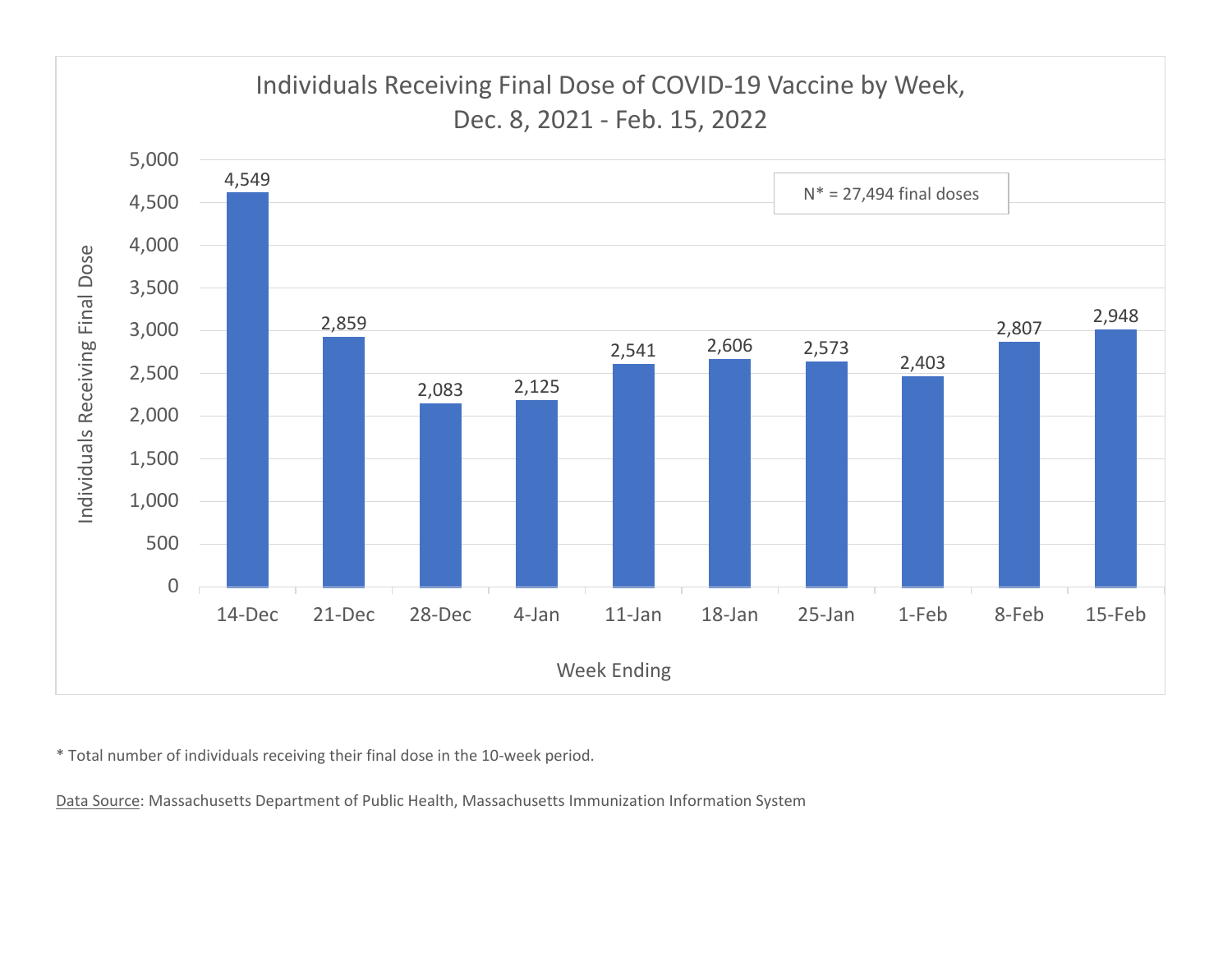

\* Varies from Total N of Individuals with At Least 1 Dose (578,127) due to missing age data for 9 individuals.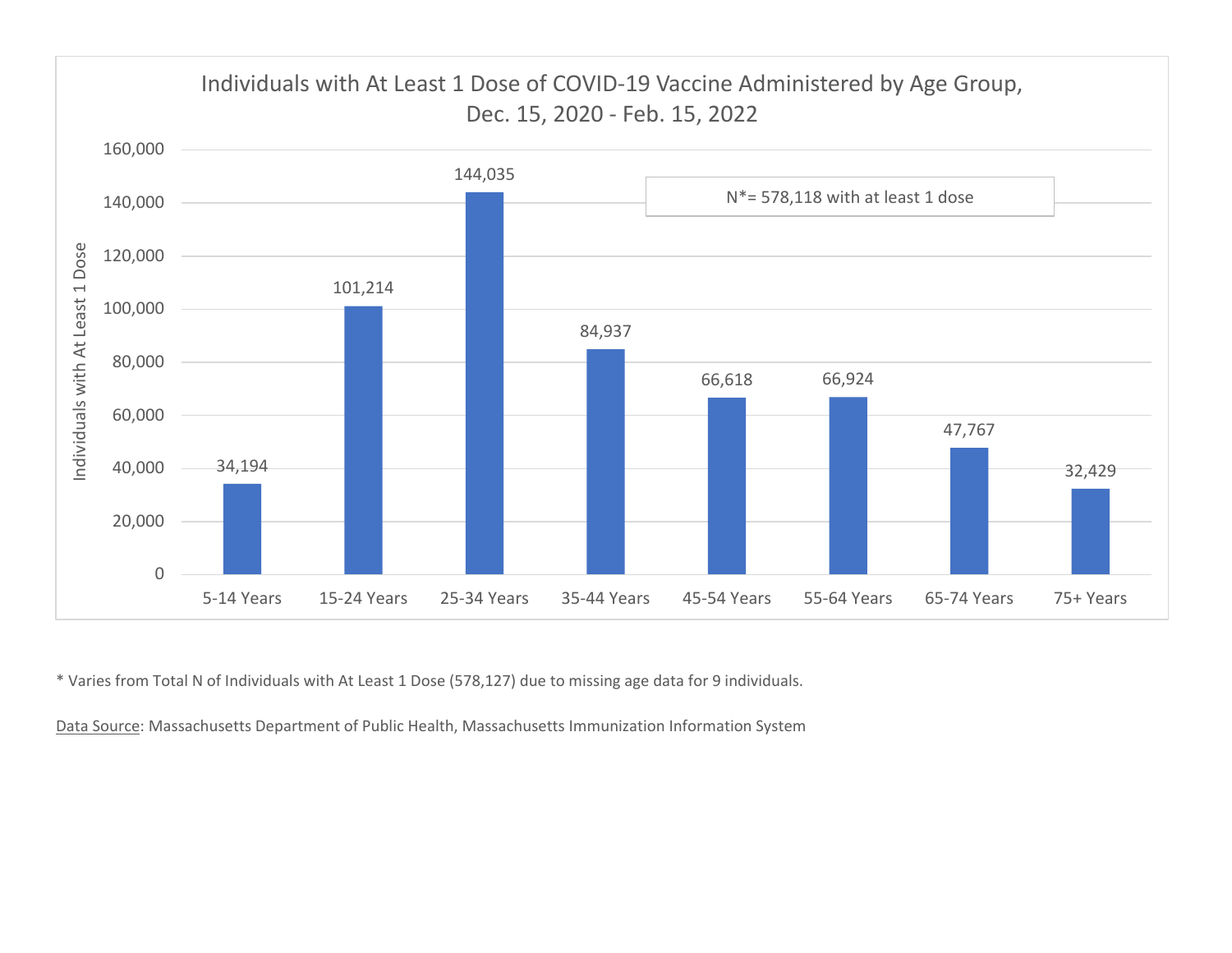

\* Varies from Total N of Individuals with At Least 1 Dose (578,127) due to missing age data for 9 individuals.

In accordance with CDC practices, BPHC has capped the percent of population coverage metrics at 99.9%. These metrics could be greater than 99.9% for multiple reasons, including census denominator data not including all individuals that currently reside in the county (e.g., part time residents) or potential data reporting errors. Estimates may change as new data are made available.

Percentage of overall Boston population with at least 1 dose <sup>=</sup> 85.1%.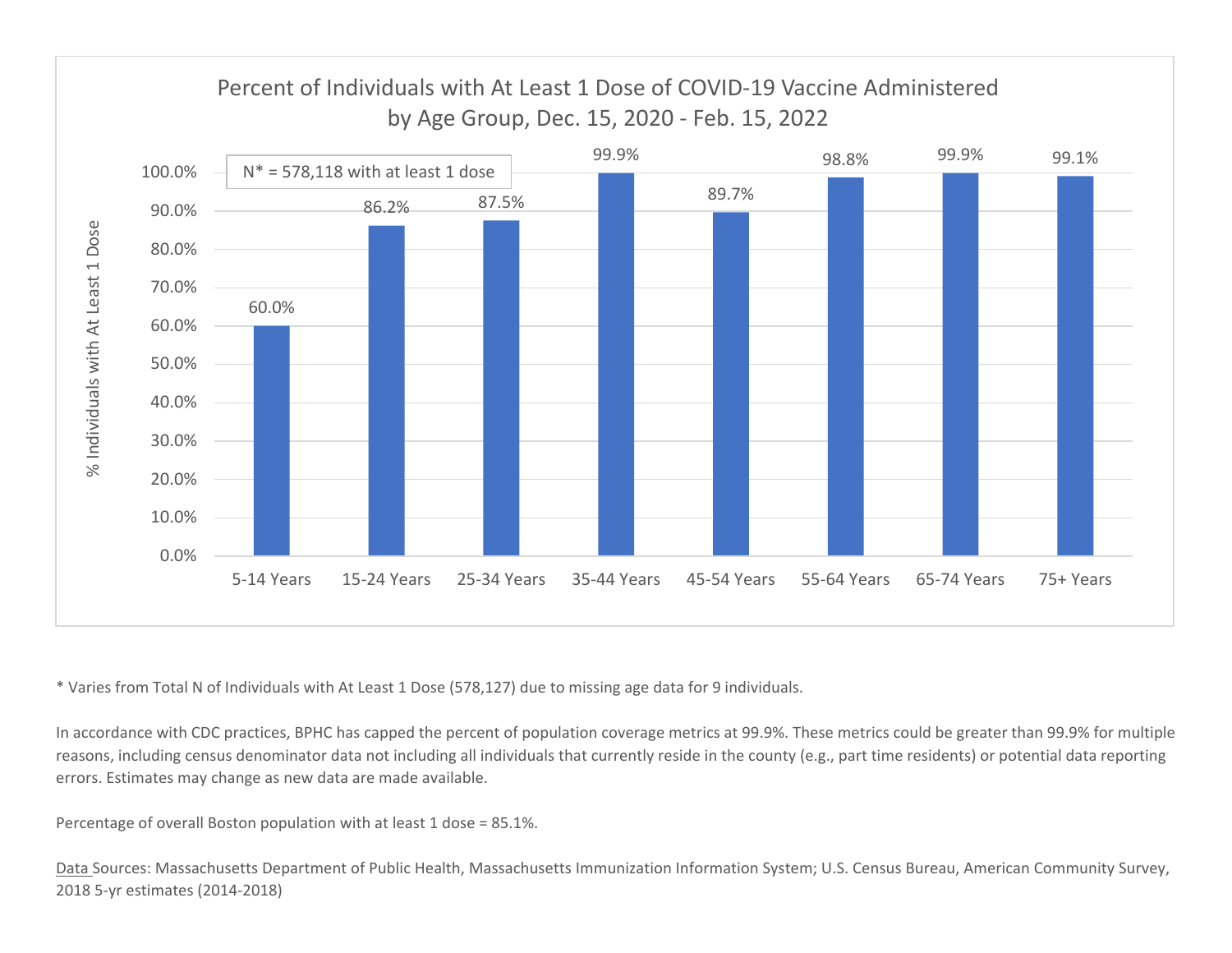

\* Varies from Total N of Fully Vaccinated Individuals (487,502) due to missing age data for 4 individuals.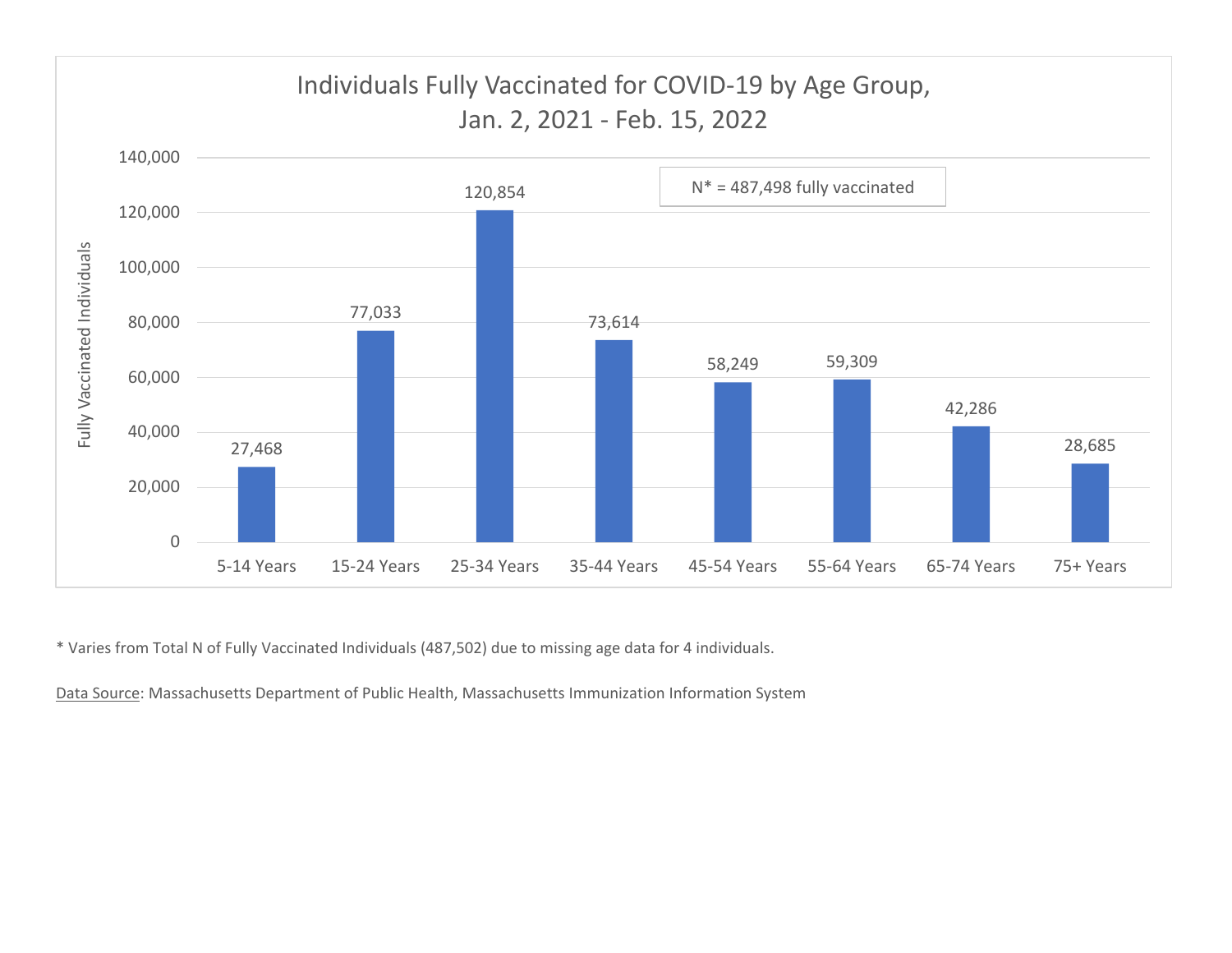

\* Varies from Total N of Fully Vaccinated Individuals (487,502) due to missing age data for 4 individuals.

Percentage of overall Boston population fully vaccinated <sup>=</sup> 71.8%.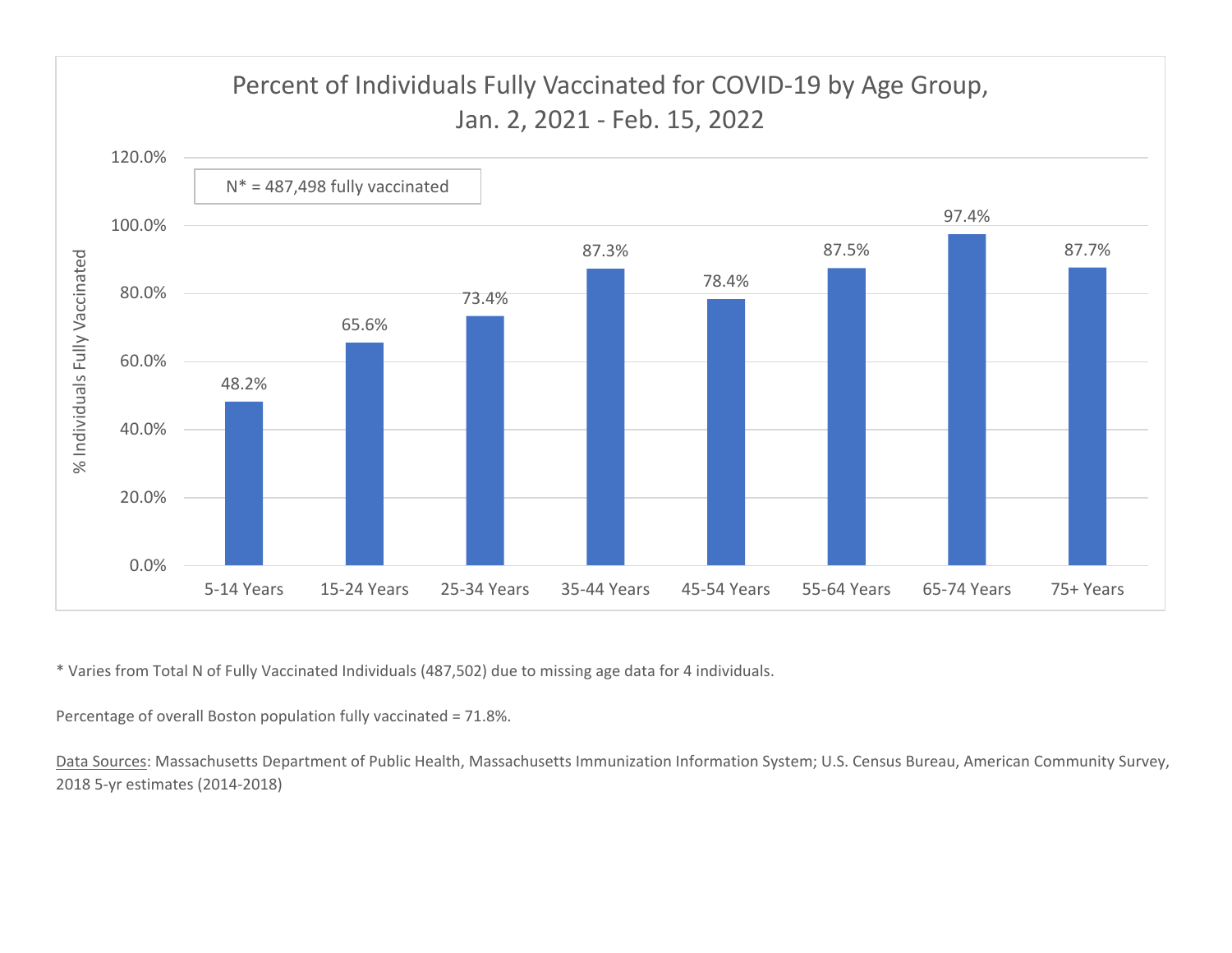

Asian/PI <sup>=</sup> Asian, Native Hawaiian, and Pacific Islander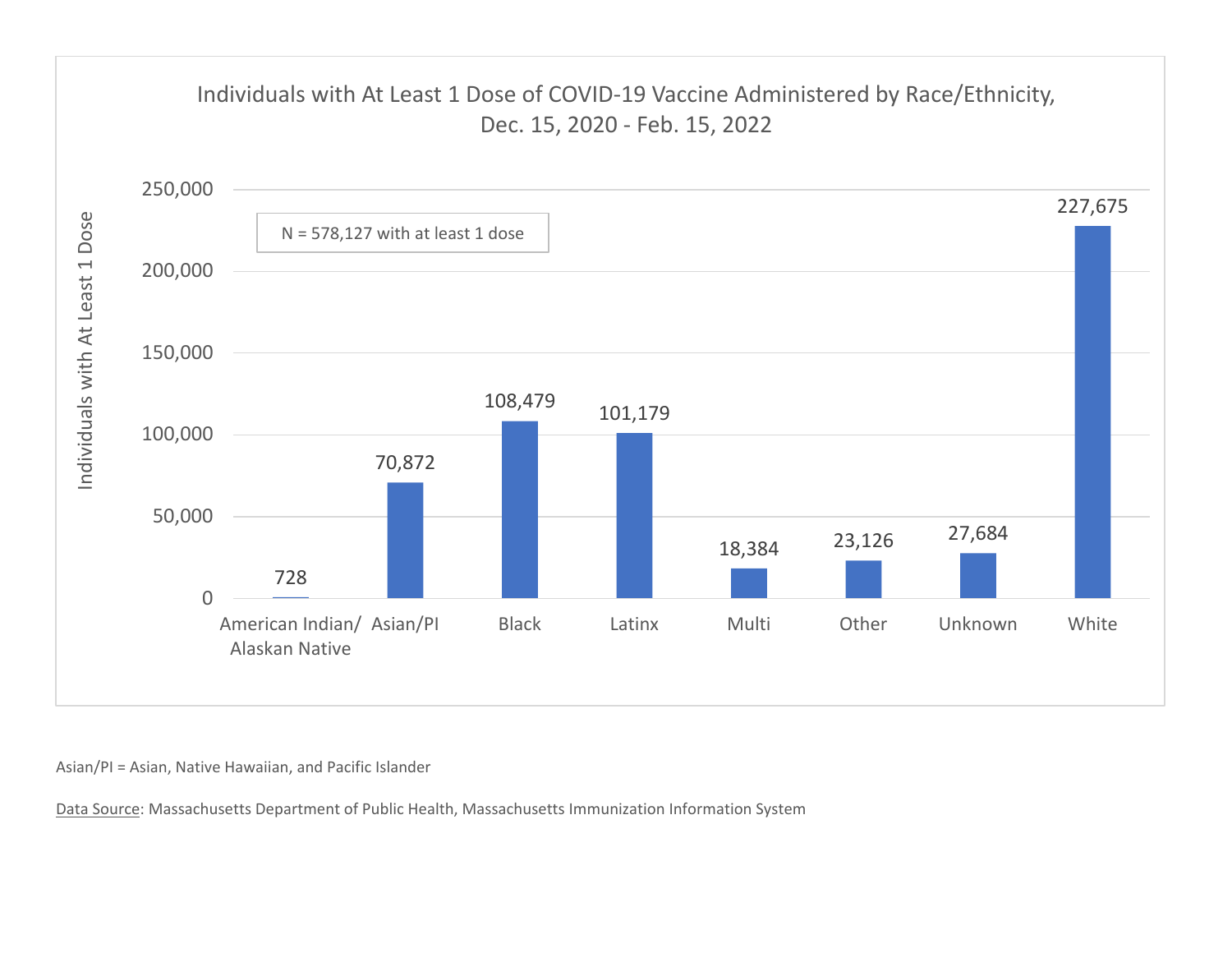

Asian/PI <sup>=</sup> Asian, Native Hawaiian, and Pacific Islander

\* Varies from Total N of Individuals with At Least 1 Dose (578,127) because data for residents who identify as Multiracial, Other, or Unknown are not included in this chart due to lack of comparable population data.

Percentage of overall Boston population with at least 1 dose <sup>=</sup> 85.1%.

In accordance with CDC practices, BPHC has capped the percent of population coverage metrics at 99.9%. These metrics could be greater than 99.9% for multiple reasons, including census denominator data not including all individuals that currently reside in the county (e.g., part time residents) or potential data reporting errors. Estimates may change as new data are made available.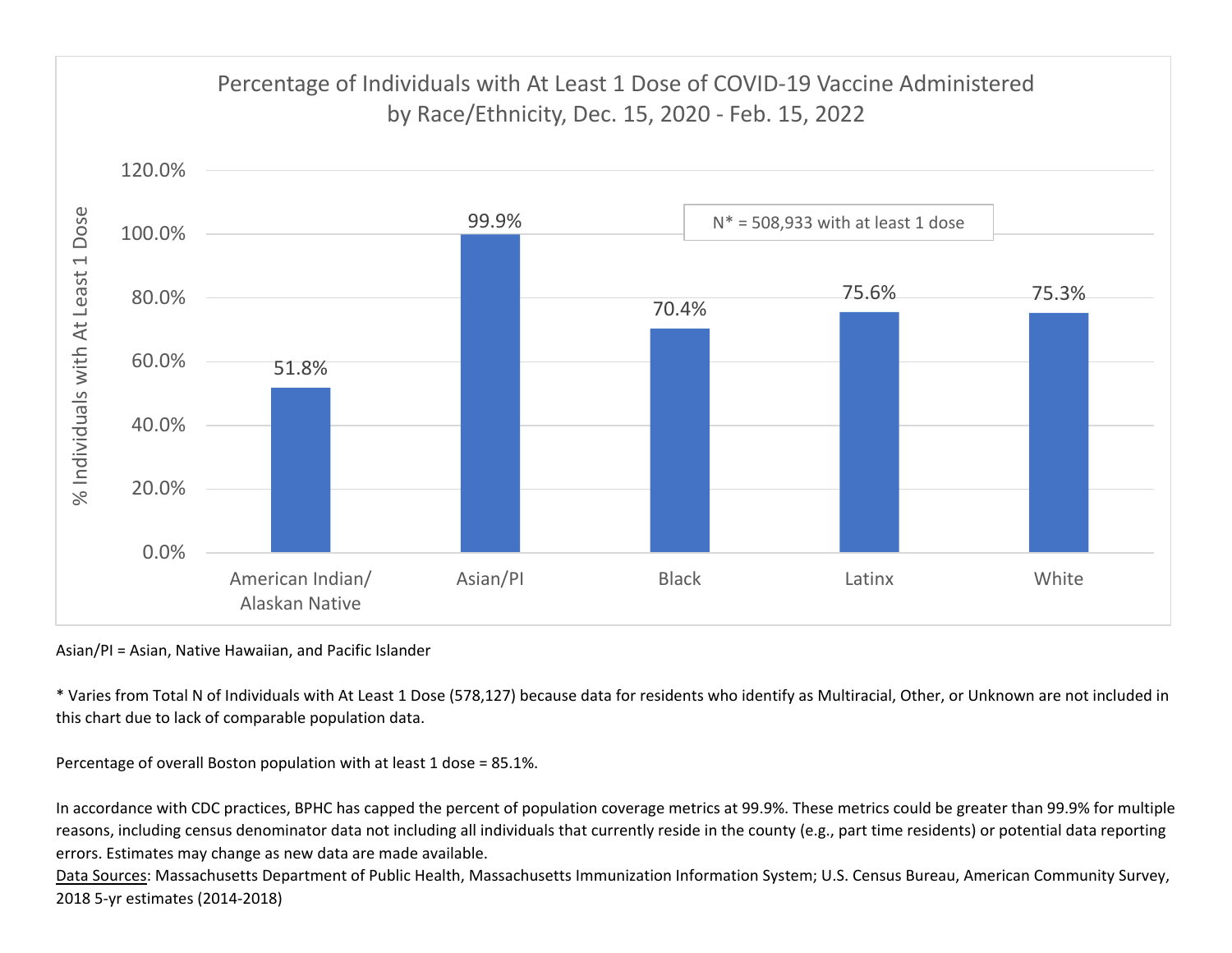

Asian/PI <sup>=</sup> Asian, Native Hawaiian, and Pacific Islander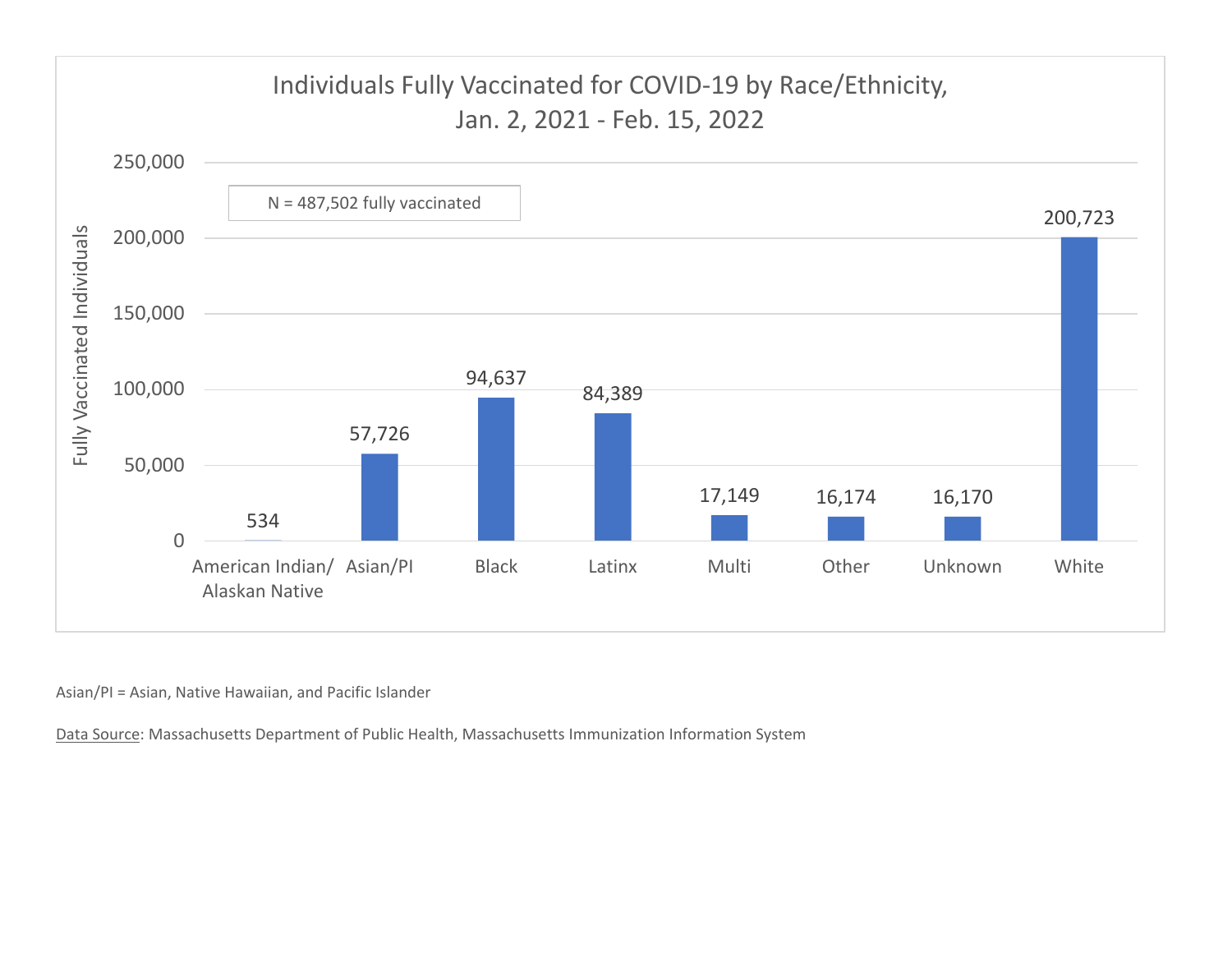

Asian/PI <sup>=</sup> Asian, Native Hawaiian, and Pacific Islander

\* Varies from Total N of Fully Vaccinated Individuals (487,502) because data for residents who identify as Multiracial, Other, or Unknown are not included in this chart due to lack of comparable population data.

Percentage of overall Boston population fully vaccinated <sup>=</sup> 71.8%.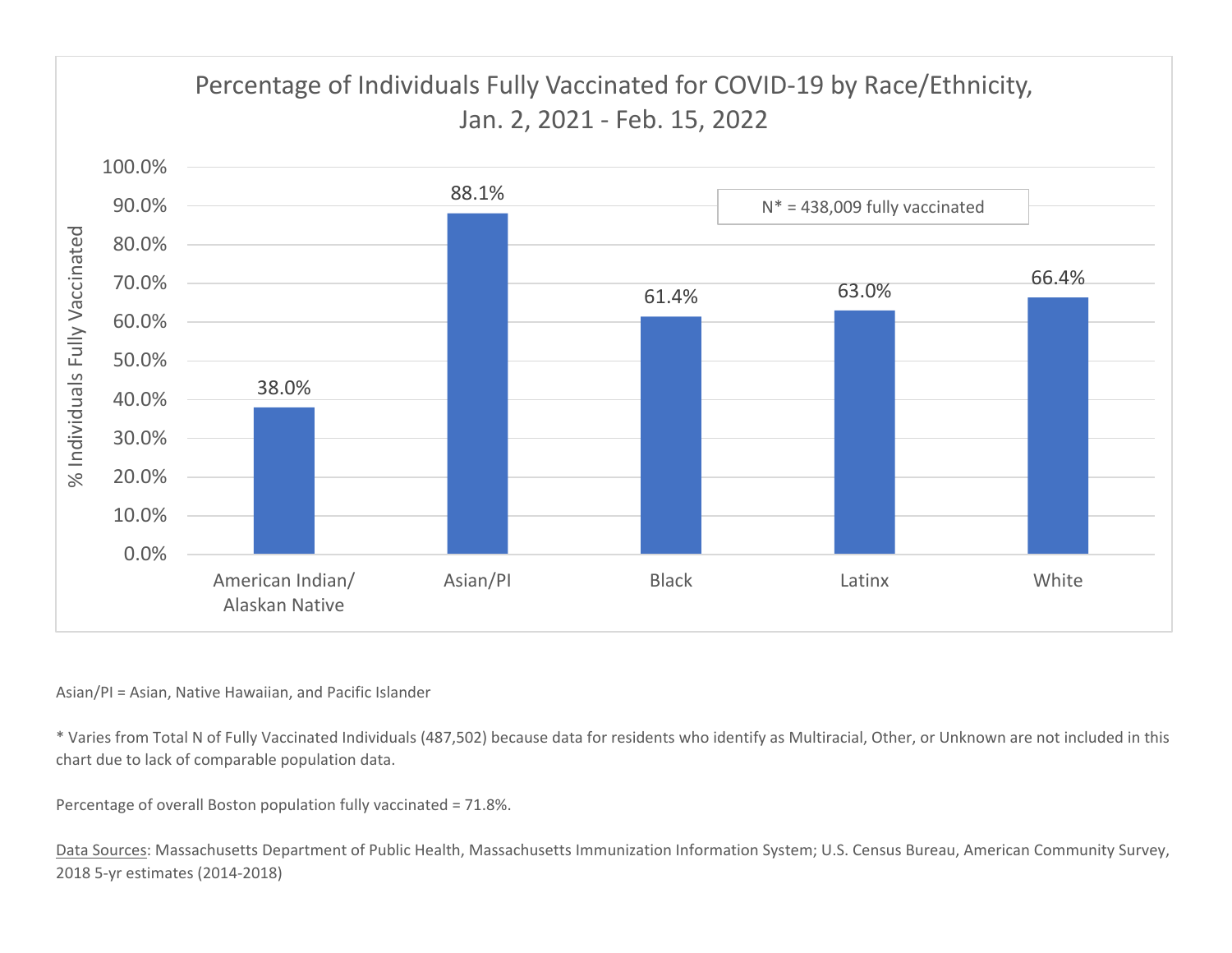

BB/BH/DT/NE/WE <sup>=</sup> Back Bay/Beacon Hill/Downtown/North End/West End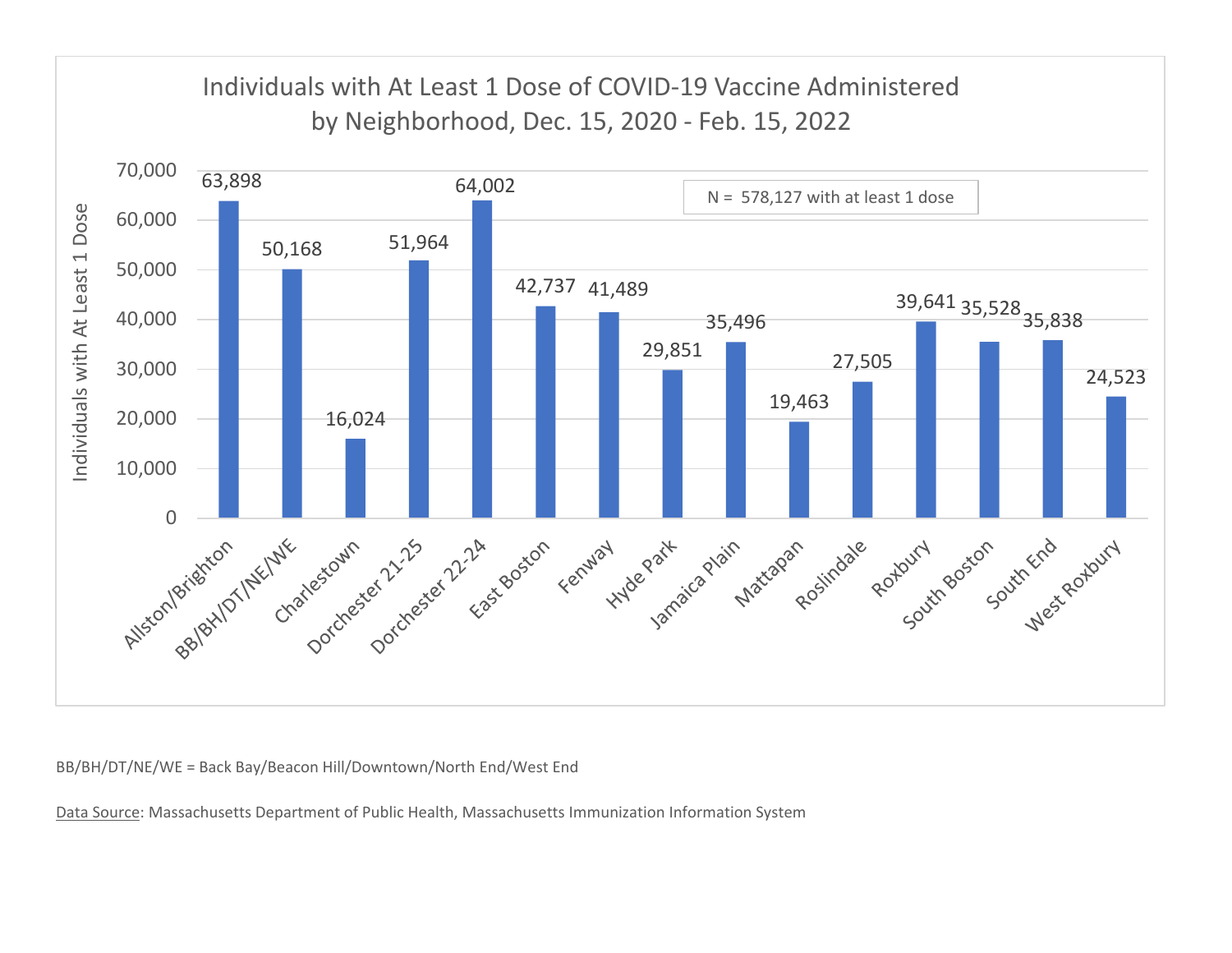

BB/BH/DT/NE/WE <sup>=</sup> Back Bay/Beacon Hill/Downtown/North End/West End

Percentage of overall Boston population with at least 1 dose <sup>=</sup> 85.1%.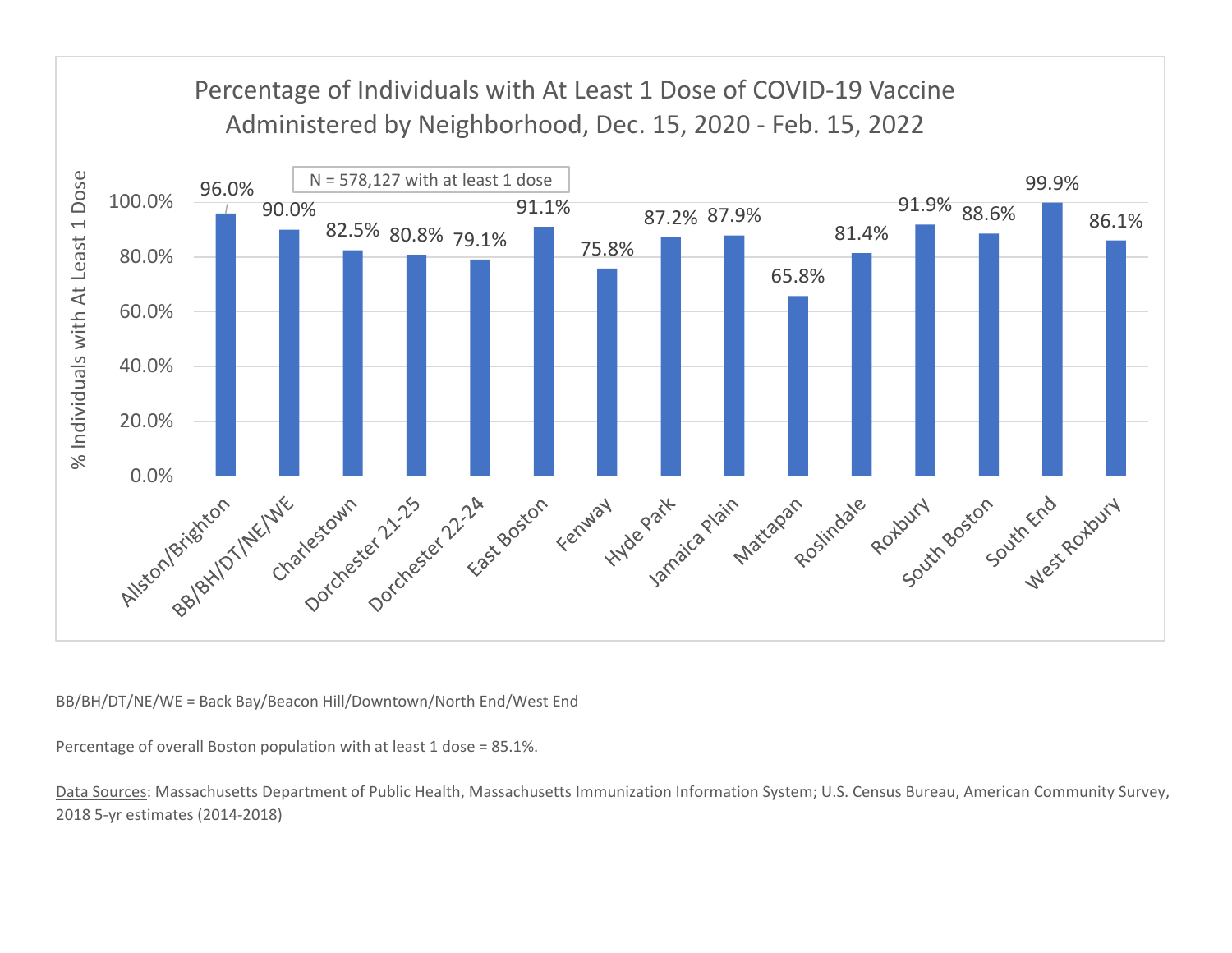

BB/BH/DT/NE/WE <sup>=</sup> Back Bay/Beacon Hill/Downtown/North End/West End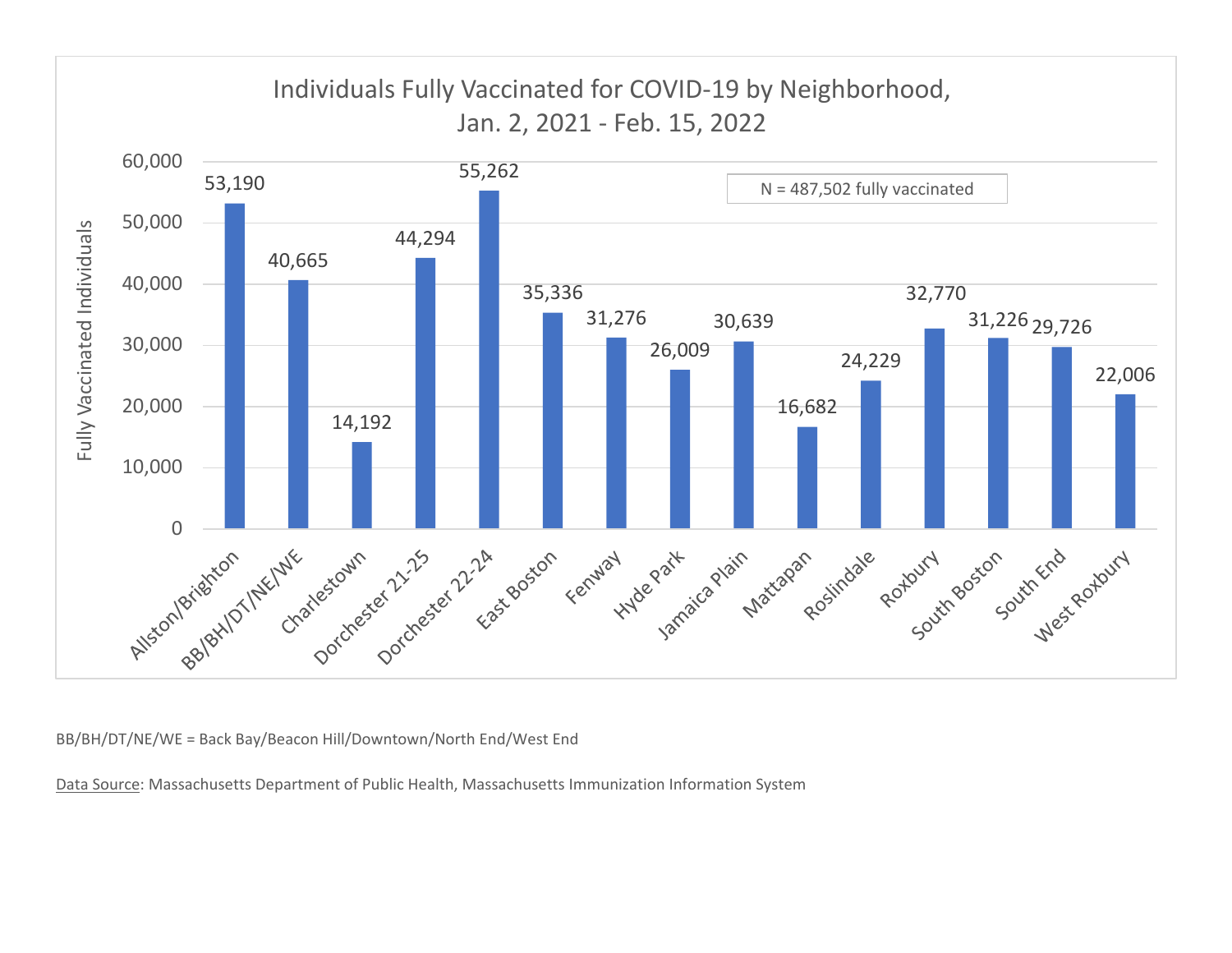

BB/BH/DT/NE/WE <sup>=</sup> Back Bay/Beacon Hill/Downtown/North End/West End

Percentage of overall Boston population fully vaccinated <sup>=</sup> 71.8%.